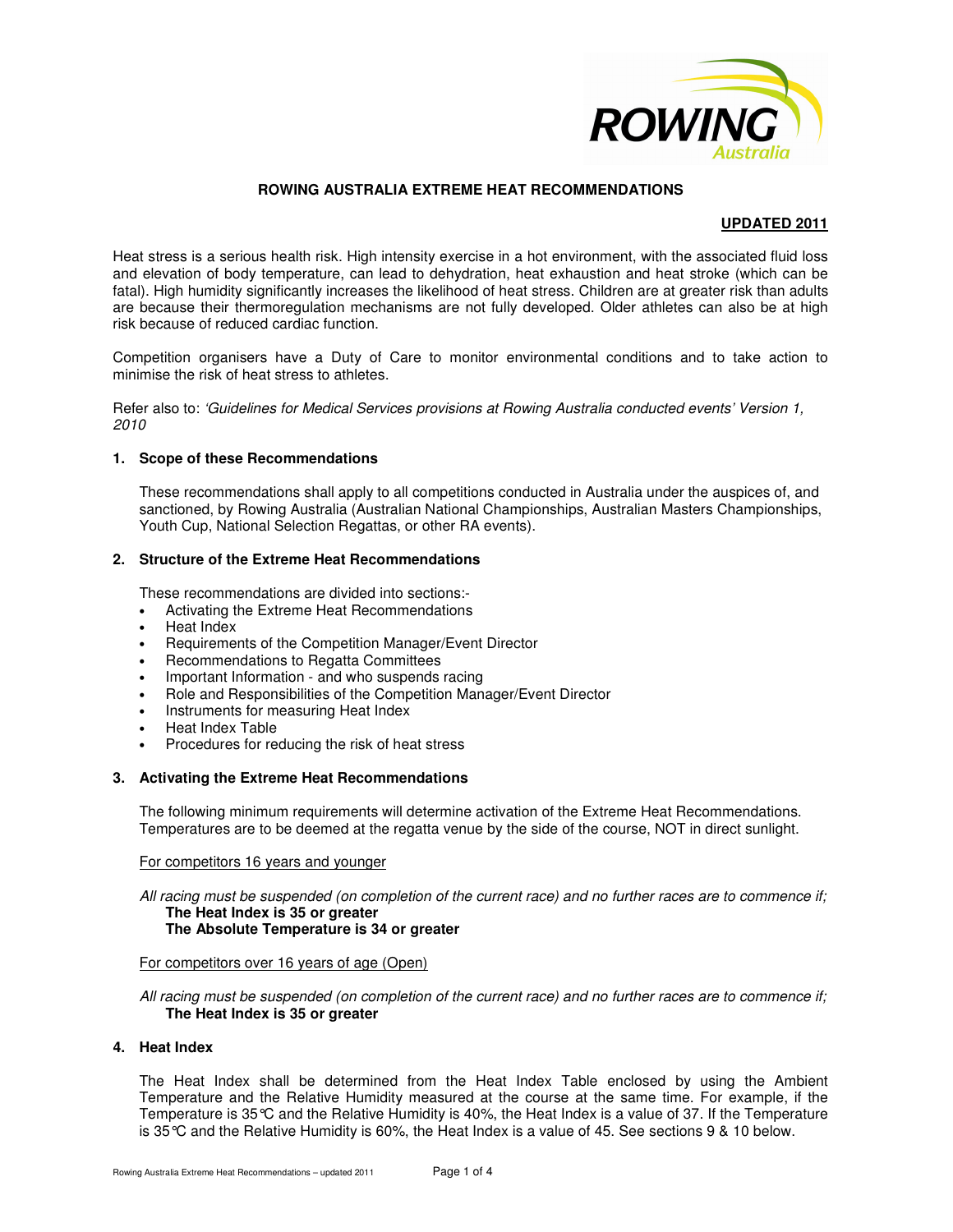

## **5. Requirements of Competition Manager/Event Director**

- Competition Manager/Event Directors, must have on site, the appropriate instrument to measure Temperature and Relative Humidity to determine Heat Index levels. In some states, the Bureau of Meteorology may provide local conditions via an airport facility, or weather station near the venue
- Once the air temperature reaches 25°C, the conditions must be evaluated at least once every hour and recorded.
- Once the Extreme Heat Recommendations are invoked, the conditions must be re-evaluated every 30 minutes.
- Where racing is suspended, Competition Manager/Event Directors must ensure that all competitors, coaches ad managers involved in the regatta are made aware of the action - and made aware of procedures involving the next round of scheduled races/session.
- Once the Extreme Heat Recommendations are invoked, the Competition Manager/Event Director must ensure that the minimum rest time between races is one hour.
- Cold drinking water should be made available.
- Cold showers should be made available.
- Ice should be made available for heat stress emergencies.
- Adequate shaded areas should be provided.
- The Competition Manager/Event Director's closest advisor on medical matters is the Medical Director or venue Doctor. If for some reason, the Doctor is unavailable for consultation, then a registered Paramedic of Nurse on duty at the event, should be consulted.
- Information about the nearest medical assistance should be on display in a prominent location.
- Promote awareness of the seriousness of heat stress and the steps that can be taken to reduce the danger by displaying and distributing appropriate information such as the "Drink Up – Beat the Heat" leaflet (available at www.sma.org.au produced by Sports Medicine Australia). The "Beat the Heat" Recommendations as included in the Extreme Heat Recommendations should also be displayed at all venues.

Note: The Referee **will consult with** the RA Technical Delegate, Competition Manager/Event Director and the event's Medical Director and may invoke the Extreme Heat Recommendations if he/she believes there is real danger to the competitors' health.

## **6. Recommendations to Competition Manager/Event Directors**

- Have cold water drinking fountains at each venue.
- Observe the Guidelines addressed in the RA ''Guidelines for Medical Services provisions at Rowing Australia conducted events' Version 1, 2010
- Encourage competitors to wear hats that cover the top of the ears and back of the necks.
- Avoid scheduling races in the middle of the day when the risk of heat stress is highest. Consider modifying racing distances.

## **7. Important Information and who suspends racing**

- Under the RA Rules of racing, the Referee has the power to suspend racing or postpone any race on account of the weather conditions. At RA Events, the Referee **will consult with** the RA Technical Delegate, Competition Manager/Event Director and the event's Medical Director and may invoke the Extreme Heat Recommendations if he/she believes there is real danger to the competitors' health.
- The measurement values used in the Extreme Heat Recommendations determine the level of risk are for an average person involved in continuous strenuous activity in high temperatures. Individual persons will be affected differently by the environmental conditions depending on their:

Fitness level Athletic ability Age Gender Any predisposed medical conditions Level of acclimatisation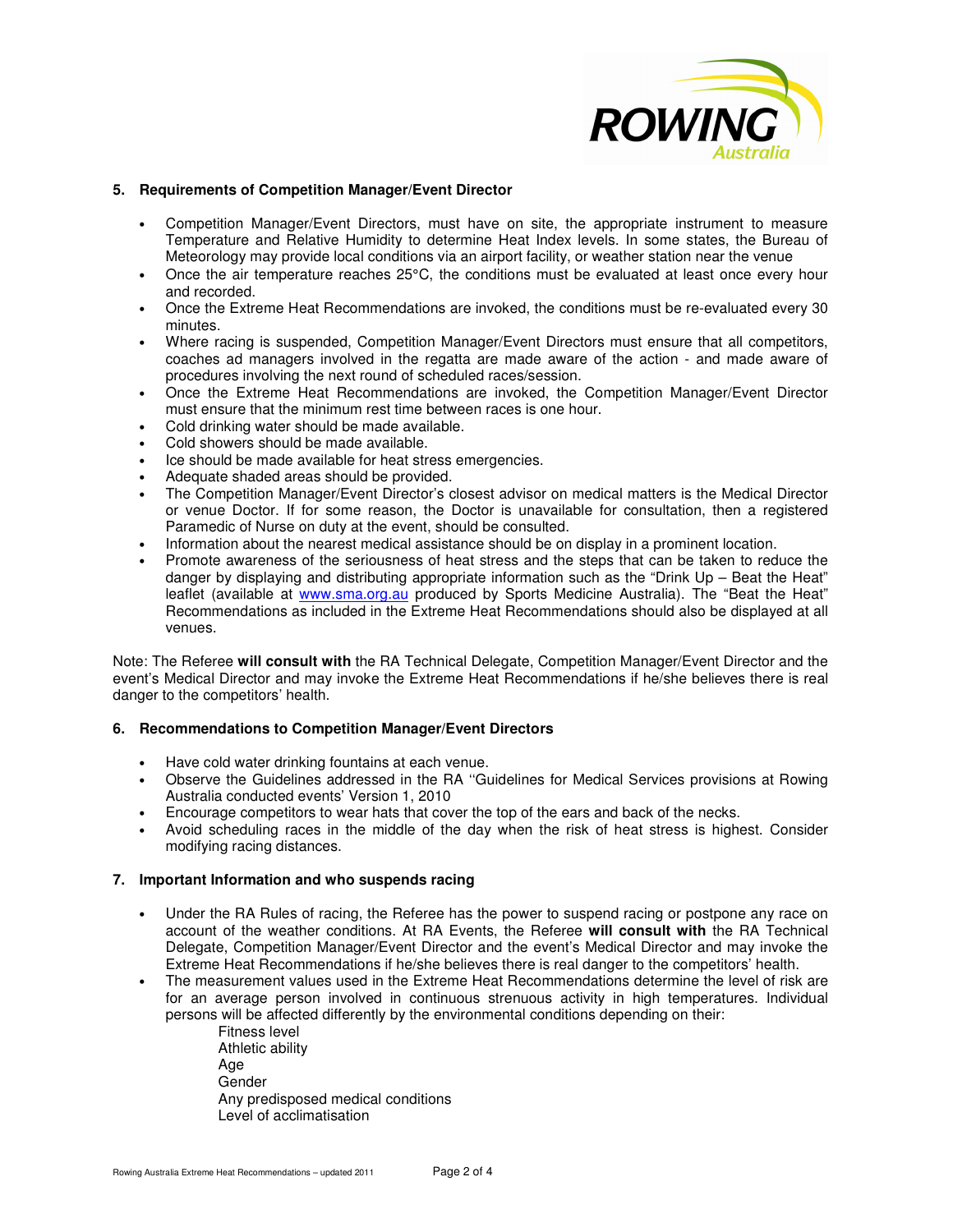

#### **8. Role and Responsibility of the Referee**

Under the RA Rules of racing, the Referee has the power to suspend racing or postpone any race on account of the weather conditions. The Referee **will consult with** the RA Technical Delegate, Competition Manager/Event Director and the event's Medical Director and may invoke the Extreme Heat Recommendations if he/she believes there is real danger to the competitors' health.

Upgrading the risk level and even suspending racing may be appropriate in environmental circumstances falling outside the cut-offs listed in the Extreme Heat Recommendations, particularly if Heat Index values are being used – for example, extreme heat combined with high winds.

#### **9. Instruments for measuring Heat Index**

In using the Heat Index Table provided, Ambient Temperature and Relative Humidity should be measured directly at each competition venue. Relative Humidity can be determined by using a digital thermometer/ hygrometer that can be purchased at electronic stores at a reasonably low cost.

Where possible, Heat Index observations should be obtained (and used) from the nearest BOM weather station, or airport.

Go to: www.bom.gov.au then; follow the link to: weather and warnings, then to: your state, then to: observations, then: thermal comfort.

## **10. Heat Index Table**

The Heat Index was devised for shady, light wind conditions and does not take into account radiant heat. Direct sunshine and strong, hot, dry winds can significantly increase the "apparent temperature" and thus the risk of heat stress.

|   |      |    |    |    |    |                                | Policy Level 16/U |    |    |    |     |    |    |    |     |     |                          |     |     |
|---|------|----|----|----|----|--------------------------------|-------------------|----|----|----|-----|----|----|----|-----|-----|--------------------------|-----|-----|
|   |      |    |    |    |    | AMBIENT (AIR) TEMPERATURE (°C) |                   |    |    |    |     |    |    |    |     |     | <b>Policy Level Open</b> |     |     |
|   |      | 25 | 26 | 27 | 28 | 29                             | 30                | 31 | 32 | 33 | .34 | 35 | 36 | 37 | 38' | 39  | 40                       | 41  | 42  |
|   | 0%   | 24 | 25 | 26 | 27 | 27                             | 28                | 29 | 30 | 31 | 32  | 32 | 33 | 34 | 35  | 35  | 36                       | 37  | 37  |
|   | 5%   | 24 | 25 | 26 | 27 | 27                             | 28                | 29 | 30 | 31 | 32  | 32 | 33 | 34 | 35  | 36  | 36                       | 37  | 38  |
| R | 10%  | 24 | 25 | 26 | 27 | 27                             | 28                | 29 | 30 | 31 | 32  | 32 | 33 | 34 | 35  | 36  | 37                       | 38  | 39  |
| E | 15%  | 25 | 25 | 26 | 27 | 27                             | 28                | 29 | 30 | 31 | 32  | 33 | 34 | 35 | 36  | 37  | 38                       | 39  | 40  |
| L | 20%  | 25 | 25 | 26 | 27 | 27                             | 28                | 29 | 30 | 31 | 32  | 33 | 34 | 35 | 37  | 38  | 39                       | 40  | 42  |
| А | 25%  | 25 | 26 | 26 | 27 | 28                             | 28                | 29 | 30 | 31 | 33  | 34 | 35 | 36 | 38  | 39  | 41                       | 43  | 45  |
| т | 30%  | 25 | 26 | 26 | 27 | 28                             | 29                | 30 | 31 | 32 | 33  | 35 | 36 | 38 | 39  | 41  | 43                       | 45  | 47  |
| L | 35%  | 26 | 26 | 27 | 27 | 28                             | 29                | 30 | 31 | 33 | 34  | 36 | 38 | 39 | 41  | 43  | 46                       | 48  | 50  |
| ٧ | 40%  | 26 | 26 | 27 | 28 | 29                             | 30                | 31 | 32 | 34 | 35  | 37 | 39 | 41 | 43  | 46  | 48                       | 51  | 54  |
| E | 45%  | 26 | 26 | 27 | 28 | 29                             | 30                | 32 | 33 | 35 | 37  | 39 | 41 | 43 | 46  | 49  | 51                       | 54  | 57  |
|   | 50%  | 26 | 27 | 27 | 28 | 30                             | 31                | 33 | 34 | 36 | 38  | 41 | 43 | 46 | 49  | 52  | 55                       | 58  | 62  |
| Н | 55%  | 26 | 27 | 28 | 29 | 30                             | 32                | 34 | 36 | 38 | 40  | 43 | 46 | 48 | 52  | 55  | 59                       | 62  | 66  |
| U | 60%  | 26 | 27 | 28 | 29 | 31                             | 33                | 35 | 37 | 40 | 42  | 45 | 48 | 51 | 55  | 59  | 63                       | 67  | 71  |
| М | 65%  | 26 | 27 | 28 | 30 | 32                             | 34                | 36 | 39 | 41 | 44  | 48 | 51 | 55 | 59  | 63  | 67                       | 72  | 77  |
| L | 70%  | 26 | 27 | 29 | 31 | 33                             | 35                | 38 | 40 | 43 | 47  | 50 | 54 | 58 | 63  | 67  | 72                       | 77  | 82  |
| D | 75%  | 26 | 27 | 29 | 31 | 34.                            | 36                | 39 | 42 | 46 | 49  | 53 | 58 | 62 | 67  | 72  | 77                       | 83  | 88  |
|   | 80%  | 26 | 28 | 30 | 32 | 35                             | 38                | 41 | 44 | 48 | 52  | 57 | 61 | 66 | 71  | 77  | 83                       | 89  | 95  |
| т | 85%  | 26 | 28 | 30 | 33 | 36                             | 39                | 43 | 47 | 51 | 55  | 60 | 65 | 70 | 76  | 82  | 88                       | 95  | 102 |
| Υ | 90%  | 26 | 28 | 31 | 34 | 37                             | 41                | 45 | 49 | 54 | 58  | 64 | 69 | 75 | 81  | 88  | 95                       | 102 | 109 |
|   | 95%  | 26 | 28 | 31 | 35 | 38                             | 42                | 47 | 51 | 57 | 62  | 68 | 74 | 80 | 87  | 94  | 101                      | 109 | 117 |
|   | 100% | 26 | 28 | 32 | 36 | 40                             | 44                | 49 | 54 | 60 | 66  | 72 | 78 | 85 | 92  | 100 | 108                      | 116 | 125 |